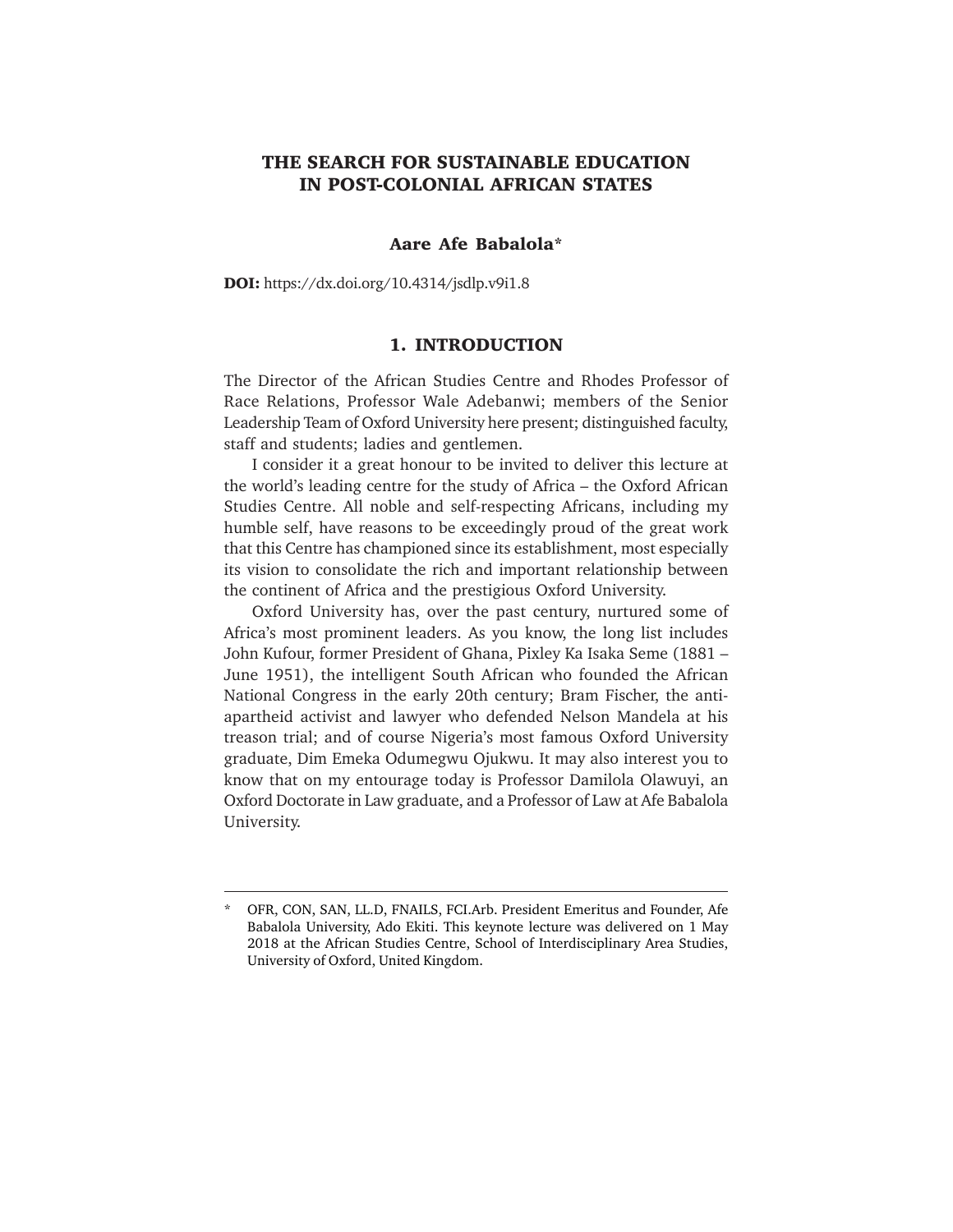It was the late Cecil Rhodes who once remarked that *"*wherever you turn your eye, an Oxford man is at the top of the tree*"*. I beg to assert that in today's world, "wherever you turn your eye, an African Oxford person is at the top of the cadre". The history of Oxford University is incomplete without Africans, and the history of Africa is incomplete without the fundamental contributions and influence of Oxonians. I congratulate you all on being part of this noble community of leaders.

# **1.1 Writer's Dilemma**

However, capturing the story of Africa often results in a writer's dilemma: despite the high accomplishments of its people in diverse fields of human endeavour, Africa remains the continent that is home to the world's poorest people on earth. The dual identity of Africa, both as the source of civilization and knowledge; and also as the haven of poverty, corruption and diseases, is evident in virtually every facet of life. In my many years as a farmer, an elementary school teacher, secondary school teacher, university lecturer, legal practitioner, former Pro-Chancellor of University of Lagos, former chairman of Committee of Pro-Chancellors of Nigerian Universities and now Founder and Chancellor of Afe Babalola University, "the most successful not-forprofit private university in Nigeria" courtesy of NUC, no sector has given me more concern than Africa's education sector.

# **1.2 Education in Crisis**

Education, in most countries in sub-Saharan Africa, is in crisis today. For many years, African Universities have, at a geometric rate, waned in quality, substance and prestige. Over the last two decades, many of our Universities have become classic examples of what American scholar, Gareth Hardin, described as the *Tragedy of the Commons*. Hardin theorized that assets that are commonly held by members of the public often perish as a result of neglect and lack of proper care. Soon after the independence granted to African countries by the colonial masters, African Universities started experiencing severe dosage of financial starvation, infrastructural decay and political neglect. Those who attended or taught at any Nigerian university between 1965 and 1990 could easily appreciate the extent of the geometric depreciation of necessary physical structures and facilities in our Universities. A combination of lack of adequate funding, dearth of qualitative practical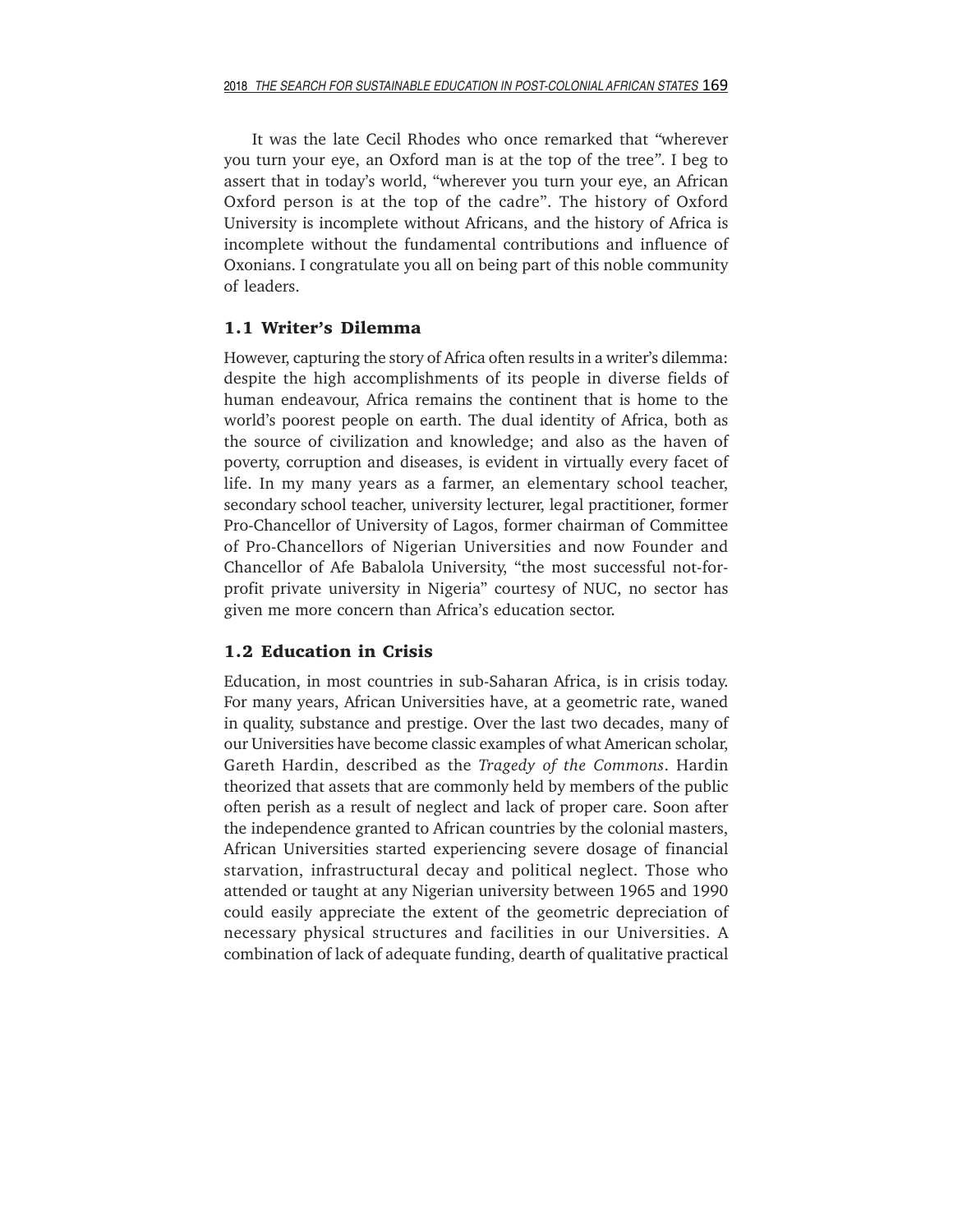training curriculum; and inability to attract the best teaching minds have all stagnated Nigerian institutions of higher learning to the current appalling point whereby the Centre for World University Rankings, and other global rankings that rank Universities based on facilities, programmes and instructional content, mention no African University in the top 500 category. This is in a continent with over 1000 universities.

### **1.3 Schools of Thought**

Some scholars cast the blame for the current decline in the quality of education in Africa on pedagogical approaches of colonial education that eroded and devalued traditional African cultures; perpetuated intellectual servitude and technological dependence; and enshrined societal inequality that remain deep-rooted till date.

Some blame the falling standard on the arbitrary partition of Africa by European powers in Berlin in 1884 by lumping together historically incompatible people, independent or antagonistic groups, animists, Christians and Muslims into political units which continue to wobble with widespread intertribal wars, religious and boundary disputes, civil disobedience, pervasive lack of internal democracy within political parties, insurgencies, kidnapping, ferocious terrorist acts, killings, murder and widespread destruction of properties.

As you all know, most if not all these countries have failed to transform into viable nation states thereby rendering attainment of quality education unattainable.

Some blame the "decline" or falling educational standards in Africa post-colonialization, on the failure of African leaders to replicate and consolidate on the modest achievement of the colonial era with respect to qualitative education. Those in this school of thought point to the failure of successive African governments to properly maintain educational institutions and structures that were put in place by colonial authorities and failure of governments to devote significant portions of yearly budget to education.

To demonstrate the incompatibility of the ethnic groups lumped together arbitrarily by the European powers, I have compiled the number of tribes and ethnic groups in each of the areas of influence allocated to each of the European powers at the Berlin Conference in 1884. In Dahomey, now known as Benin Republic, there are 42 ethnic groups, including Yoruba; in Nigeria, there are 370 ethnic groups including Yoruba. In Cameroun, there are 250 ethnic groups.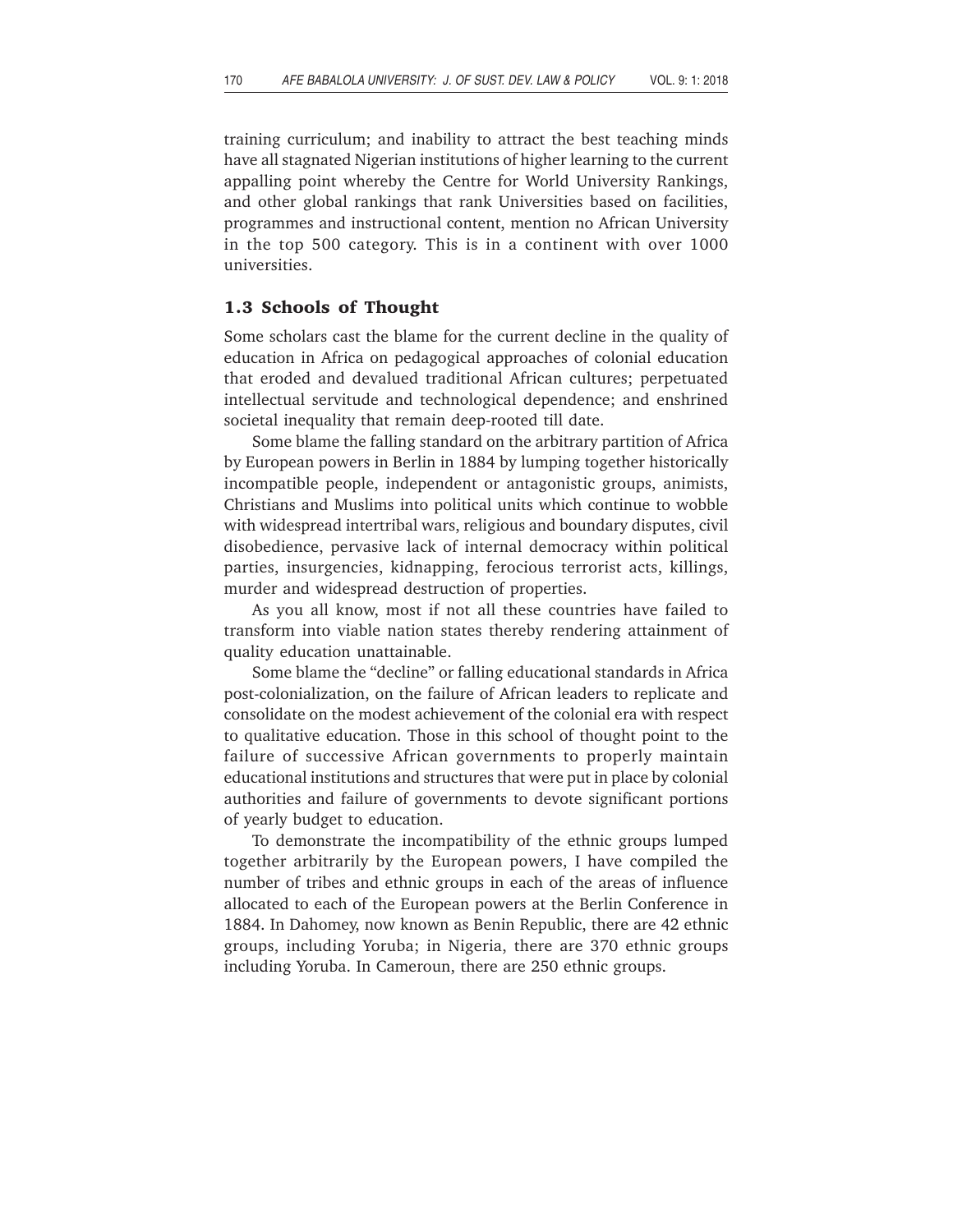In my lecture today, I will demonstrate to you why I align with the last two schools of thought. The search for sustainable education in Africa cannot continue to follow the simplistic argument of blaming the European powers. We must genuinely ask ourselves, what have successive African leaders done to transform into viable states those areas carved out arbitrarily by the European powers in Berlin? What have they done to build upon and improve the colonial structure on education? What can we do to transform the incompatible ethnic groups in each of the areas of influence carved out for the European powers into a nation?

In my lecture today, I will discuss leadership failure by Africa's ruling class, most especially the perennial failures by successive governments to transform the amalgamated tribes into a nation.

Drawing examples from Nigeria, I will unpack the challenges to sustainable education in postcolonial African states. I will then offer practical recommendations on how the current decline in the quality and quantity of education in African countries can be addressed.

I will specifically share with you some practical lessons on how my university, Afe Babalola University, Ado Ekiti, a non-profit university that is barely eight years old, has been able to tackle some of these challenges to maintain its geometric rise and recognition as Africa's fastest growing global university so much so that ABUAD has been acknowledged by UNESCO as a world-class university, while the National Universities Commission (NUC) lauded it as "a miracle, a benchmark, a reference point for other private universities and one of the best things to have happened to education in this part of the world", and also as "a pride of educational system in Nigeria".

# **2. EDUCATION IN COLONIAL AFRICA**

I have conducted a survey of the quantity and quality of education during colonial times in Africa to determine where we were; ascertain where we are now; identify how we got here; and then prescribe how we can get to where we need to be.

#### **2.1 Where We Were**

I pay special tribute to the missionaries mostly from the United Kingdom and Ireland for their courage and determination which eventually led to the abolition of slave trade. Following the abolition of slave trade,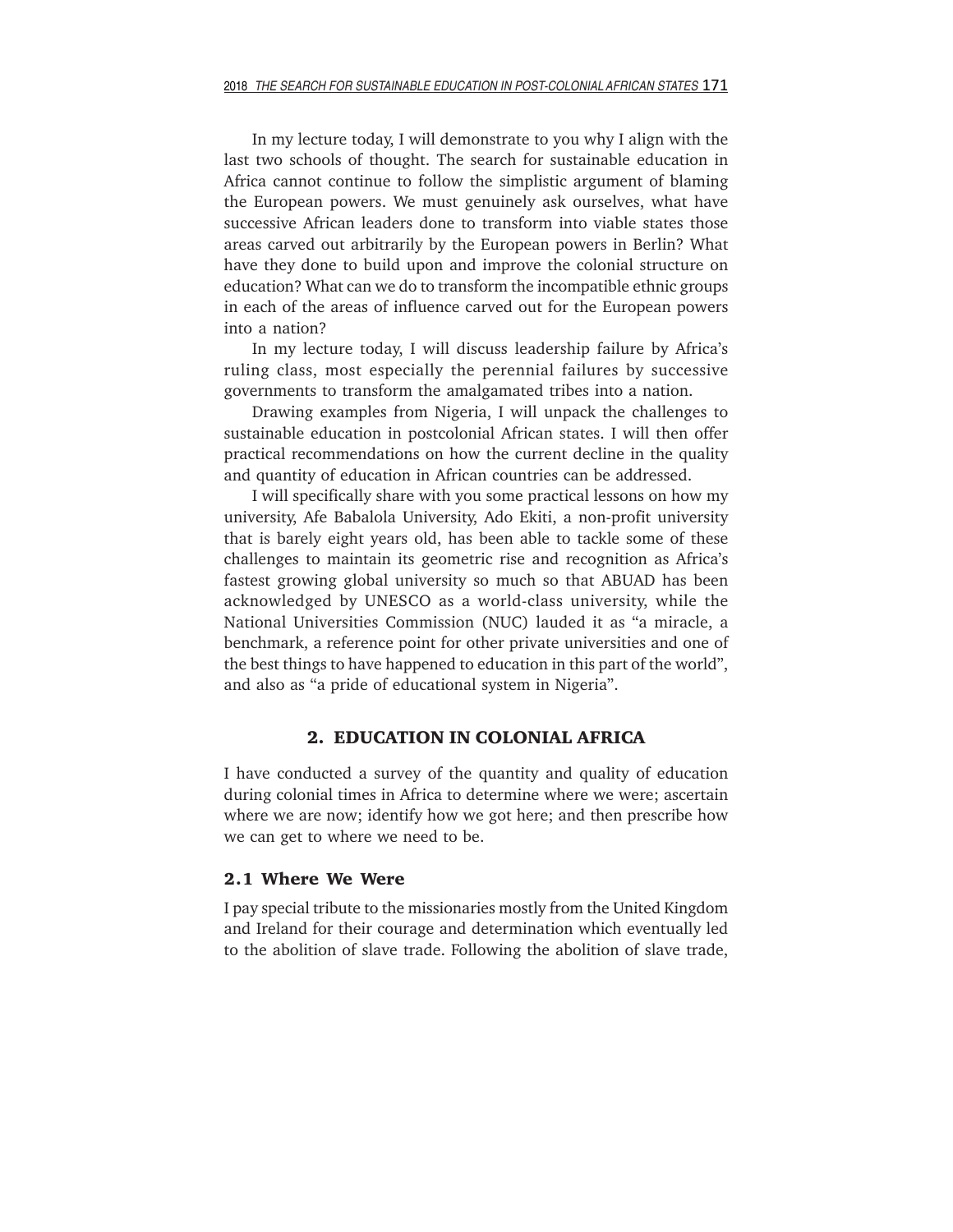the colonial powers, bent on colonizing Africa, met in Berlin where they partitioned Africa not for the purpose of enthroning quality education but for selfish economic reasons. It was the missionaries that introduced Western education into African countries south of the Sahara. However, using West Africa as an example, the British education department subsidized the missionaries' effort. The missionaries went ahead and set up a number of primary, secondary and tertiary schools, despite the economic depression of the late 1930s.

These schools include St. Thomas Primary School, Badagry, Lagos, followed by Hope Waddell Primary School, Calabar, which was established in 1895, by Reverend Hope M. Waddell of the Church of Scotland Mission.

This was followed with the establishment of the CMS Grammar School, Lagos, by the Christian Mission Society (CMS) on 6 June 1859 and Methodist Boys High School (MBHS), Lagos, founded by the Methodist Church on 14 March 1878.

Compared to French colonies, the British colonies had a significantly higher number of secondary schools and universities, ranging from the Fourah Bay College in Sierra Leone (established in 1877), Achimota College in the Gold Coast, Yaba Higher College in Lagos (established in 1934), the Liberia College in Monrovia (1833), the William Ponty School in French West Africa, Makerere College (now University) in Uganda (1933), the Kenya Teacher Training College (1939), the University of Cape Town in South Africa and the University College Ibadan, which was established in 1948 as Nigeria's first University.<sup>1</sup>

The high investment approach to education led to a geometric rise in an educated class of African professionals, teachers and technicians who had the capacity to contribute to the economy and work as support staff to the colonial administration.

In terms of quality, composition and structure, the educational institutions established during the colonial era had the three essential trappings of being autonomous, collegial and self-governing. All of these institutions were meticulously patterned after elite UK Universities such as the University College London and Oxford University. The University of Ibadan (formerly known as University College, Ibadan)

<sup>1</sup> See Denis Cogneau, "Colonisation, School and Development in Africa An empirical analysis" (*Développement, Institutions et Mondialisation*, 2003)<http:/ /www.dial.prd.fr/dial\_publications/PDF/Doc\_travail/2003-01.PDF> accessed 12 March 2018.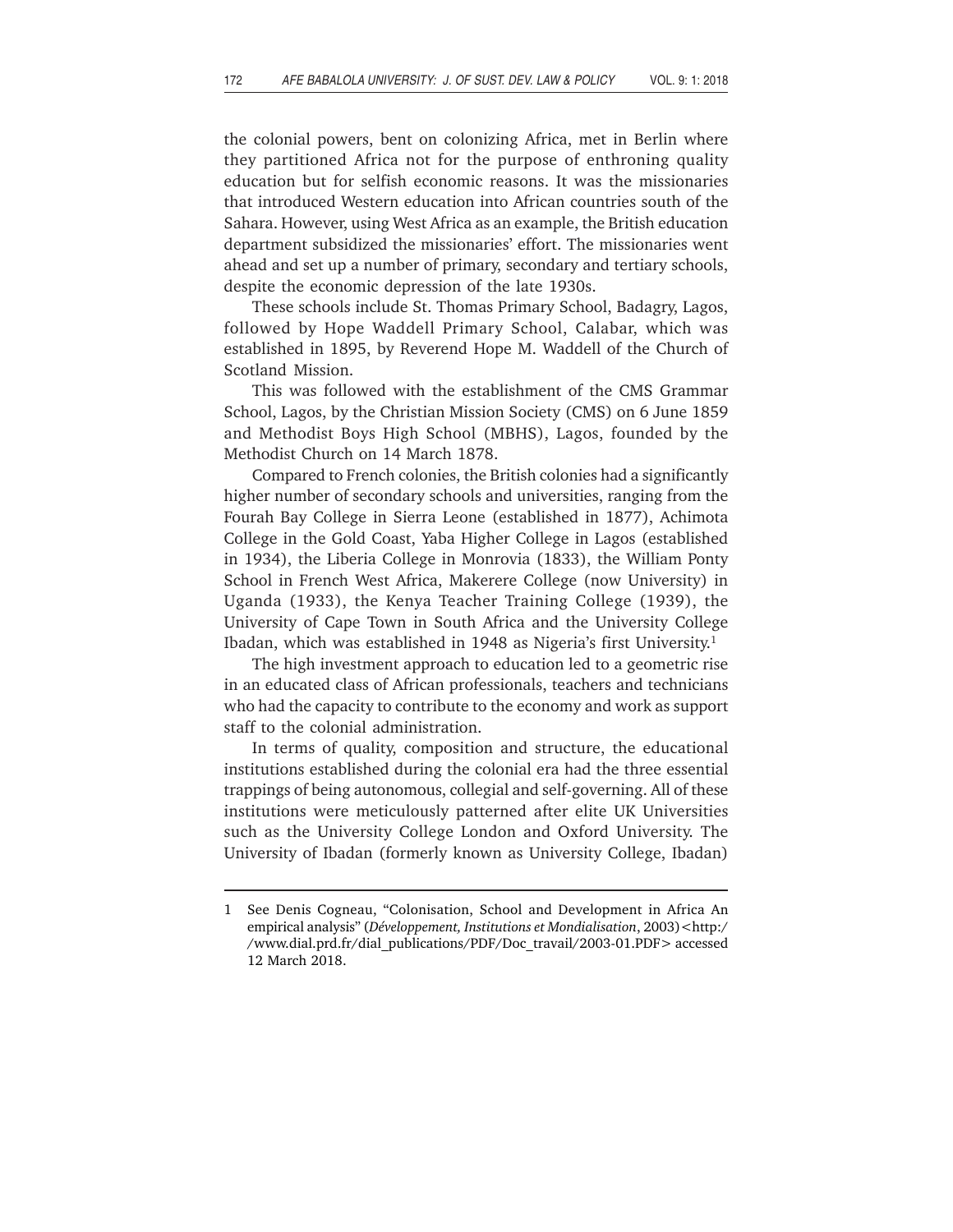was run as a classical UK University, controlled solely through a democratic system operated and run by tenured professors and scholars.

This model of university governance began to fade after independence due to several reasons. One chief reason is the Amalgamation of incompatible peoples as nations and the frail and structurally defective federal structure put in place by the colonial leadership, which began to collapse post-colonialization. Take Nigeria, for instance, there is a general consensus that the amalgamation of Northern and Southern Nigeria to form one country in January 1914, was a mistake (often described in the literature as the Mistake of 1914). The Central, Eastern, Northern and Western Regions of Nigeria had divergent cultures and belief systems; different religions; distinct languages; and most importantly dissimilar interest in formal education. While the Western Region believed very strongly in formal education and launched an ambitious investment in free education under the leadership of Chief Obafemi Awolowo; the North believed more in pastoralism, agriculture and informal and largely Islamic education; while the East was the home of industrialists and tradesmen. Thus, at the end of the Amalgamation in 1914, even the colonial authorities struggled to understand a functional and coherent structural direction to which the new Nigerian state should evolve. Studies show that the official records of Mr A. J. Harding, a clerk in the Colonial Office, after reading through Lugard's proposal for the Amalgamation of 1914, concluded that the emergent state would be "impossible to classify". He warned that:

…it is not a unitary state with Local Government Areas but a Central Executive and Legislature. It is not a Federal State with Federal Executive, Legislative and finances, in addition to Provincial Executive, Legislatures and finances. It is not a personal union of separate colonies under the same Governor. It is not a confederation of states. If adopted, his proposal can hardly be a permanent solution.

With one man in practical control of the Executive and Legislative organs of all the parts, the machine may work possibly for sufficient time to enable the transition period to be left behind, by which time the answer to the problem – unitary state or federal – would probably have become clear.<sup>2</sup>

Mr Harding further described Lord Lugard's Amalgamation idea as

<sup>2</sup> Public Records Office, Colonial Office, London, Vol. 583. Amalgamation Reports.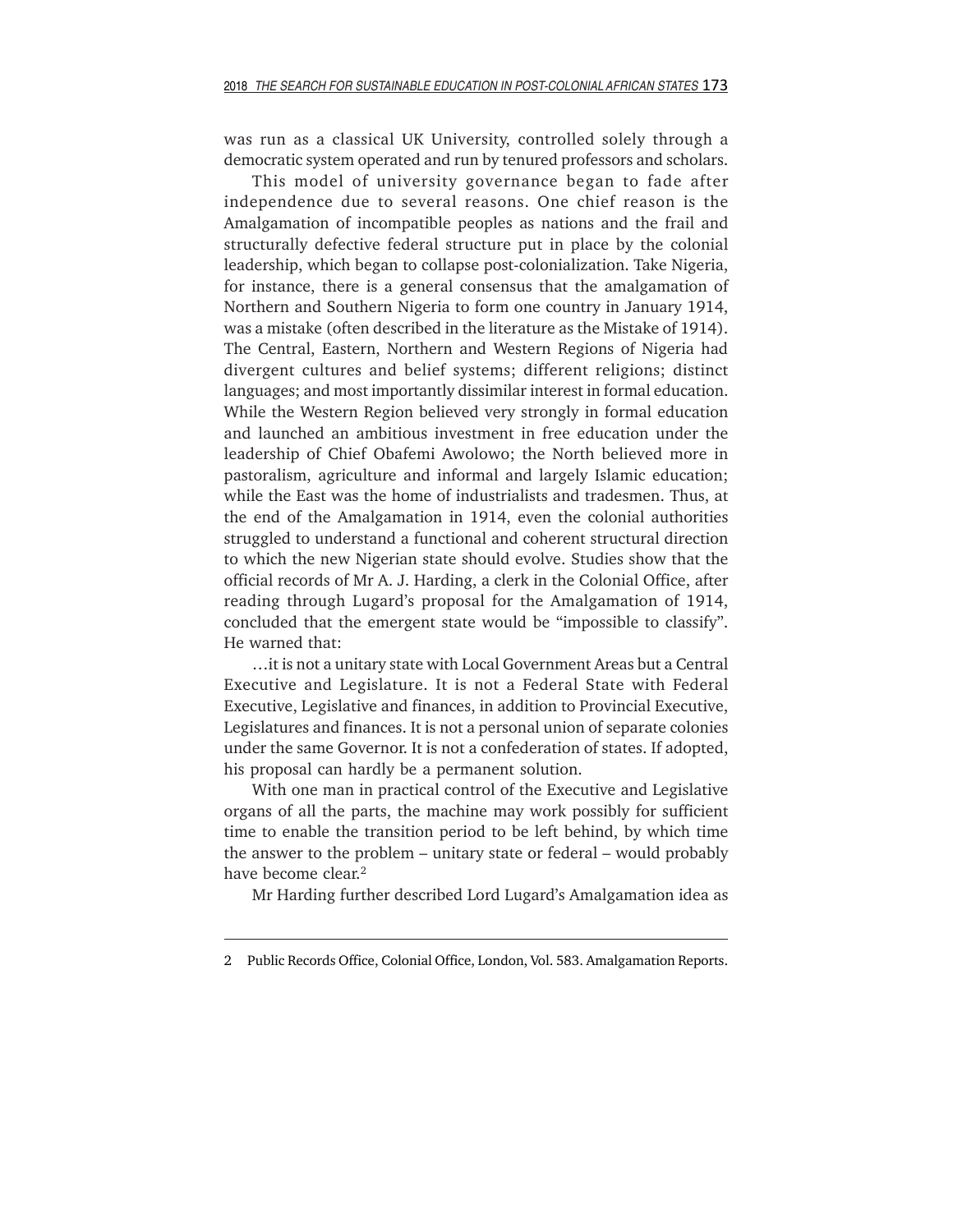an "unauthorised scheme", and recommended breaking the country into four provinces, namely, the Central, Eastern, Northern and Western Provinces.3 Perhaps this was why our first National Anthem cautiously acknowledged that "though tribes and tongue may differ, in brotherhood we stand."

Unfortunately, the patched amalgamation proceeded, and the story of the Nigerian nation has remained that of consistent struggle to find purpose and direction in a fantastically diverse political configuration. This is a struggle that has unfortunately continued till date. Several constitutional reform processes have been put in place to remedy the imbalance and lopsidedness in the Nigerian union to no great effect. The foundation was weak and has grown weaker over the years. The search for true federalism in post-colonial African states continues till date, with recent calls for the restructuring of the Nigerian nation. Lack of functional federalism has affected all sectors, including the education sector.

The breakdown of the elite classical model of University education in Nigeria continued at an escalated rate with the takeover of governments by military dictatorships in many parts of Africa. With military leadership in Nigeria came the absolute concentration of powers in the central government. The military constitutions in Nigeria, Ghana, Uganda, Libya amongst others accumulated several executive powers to the central government, thereby strangulating the capacity of the Regions and states to independently finance and execute education expansion programmes. Similarly, military governments exercised total control of all sectors, including education. The added impetus for military authorities to curtail student demands and protests, checkmate University Staff Unions led to the rise of governmental control and influence over key decisions in the education sector. Routine decisions such as constitution of University Governing Councils, university quotas, funding policies and structure became scrutinized by the Central Government. In the periods between 1966 and 1999, when Nigeria was under military rule, the Nigerian University system became increasingly less autonomous, less collegial, and highly dependent on government for funding and for decision making. Government

<sup>3</sup> See Adebayo Oyebade (ed), *The Foundations of Nigeria: Essays in Honor of Toyin Falola* (Africa World Press 2003) 187; *also* Benedict I.C. Ijomah, *Nigerian Nationalism and the Problems of Integration* (Oluluben Publishers 2011) 20.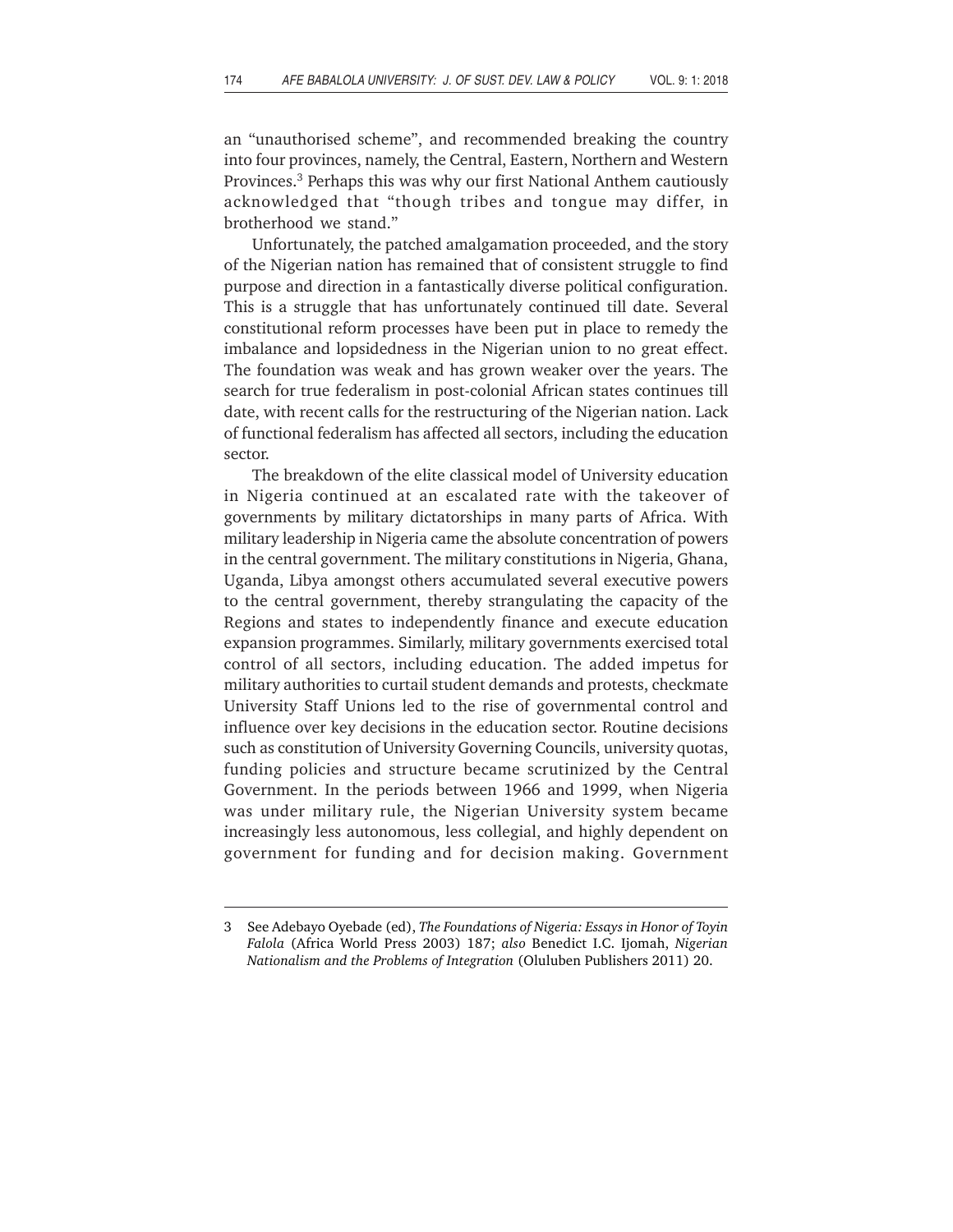involvement increased with controls over the constitution and membership of Governing Councils, direct control over the appointment of key administrative officers of Universities; and financial controls. Simply put, Government became a key stakeholder and decision maker in Nigeria's University systems.

These relics of military rule are unfortunately still present today. For example, it is beyond comprehension that almost 20 years after Nigeria returned to democratic governance in 1999, we have retained the 1999 Constitution, a constitution foisted on the country by the military regime, as our supreme law. This constitution, amongst other things, grants excessive control to the federal government to oversee and finance nearly all sectors of the economy.

Consequently, the reality of university education in Nigeria today remains that of perpetual demand by states for more financing from the federal government; and a consistent demand by university authorities for more autonomy to internally decide, run and execute their own programmes and policies.

#### **2.2 Where We Are Now**

My analysis so far goes back to the earlier question, which is: Shall we continue to blame the partition of Africa in 1884 in Berlin or the Mistake of Amalgamation of 1914 (104 years ago) for the rot in our educational systems? How sincere have we been in correcting some of the foundational and constitutional problems that continue to stifle our educational systems?

#### **2.3 Leadership Problem: True Federalism**

One of the most persistent and monumental failures of post-colonial Africa is leadership failure. Africa remains one of the most resourcerich continents on earth, in terms of mineral, natural and human resources. In addition to the serene greenery and magnificent wildlife in Kenya, South Africa and Calabar, Nigeria, Africa possesses 99 per cent of the world's chrome resources, 85 per cent of the world's platinum, 70 per cent of tantalite and 54 per cent of the world's gold, among others. Africa has six of the world's largest producers of oil and gas and holds huge deposits of diamond, bitumen and copper, among many others. Despite these geological affluence, is it not ironic and sad that Africa remains one of the poorest continents on earth in terms of per capita income and wealth? In all sectors, African leaders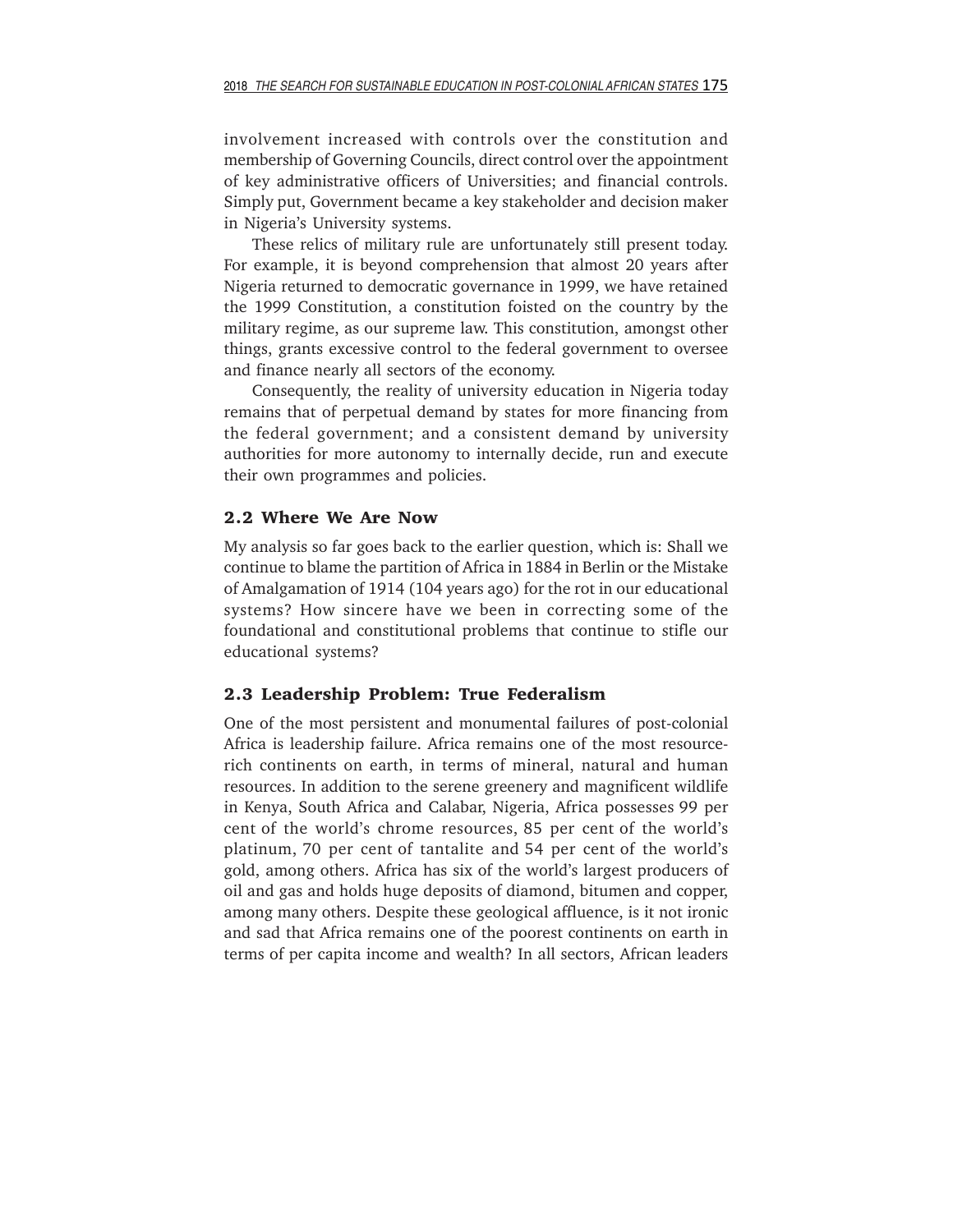have failed to harness our abundant resources to properly consolidate on the positive achievements and structures put in place during Colonial Rule.

Africa is in urgent need of a new crop of leaders who are prepared to provide a vision for true federalism. We need leaders who will not sink back to primordial ethnic attachments nor be moored or covert bigotry. We need leaders who will invest their personal fortunes to develop their country. We need leaders who are prepared to make sacrifices as was done by Honourable Members of National Assembly, Regional Houses of Assembly, Local Government Council of 1960 to 1966 who were not paid salaries but sitting allowances which many like me did not collect. We need leaders who will make personal contributions to higher education which cannot be met by government alone as I did in University of Lagos. We need more Nigerians particularly the rich ones to invest in education by establishing not-for-profit firstclass institutions of learning similar to Afe Babalola University (ABUAD).

# **2.4 Failure of Successive Governments to Invest Adequately in Education**

In the education sector, perennial failures by successive governments to prioritize investment in education has resulted in a situation whereby several of the infrastructure in place in several African universities are those erected pre-independence. Aside from the dilapidated classroom and laboratory infrastructure in several African universities due to age, many of the structures have been stretched beyond their original carrying capacity due to excessive demand traceable to overpopulation. As the United Nations Regional Bureau for Africa, recently noted:

The pace of skills and technology development and innovation has been slow in Africa, mainly because of the absence of a critical mass of highly university-educated skilled labour, and lack of high quality laboratories and scientific equipment…

### **3. POOR WORKING CONDITIONS**

Lack of facilities, and deterioration of infrastructure as a result of age and rapid expansion, have stifled innovation, research and academic scholarship across Africa. Many of our best brains, such as Professor Wale Adebanwi, are here in Oxford, Harvard, etc., and have been unable to come back home due to poor working environment and lack of an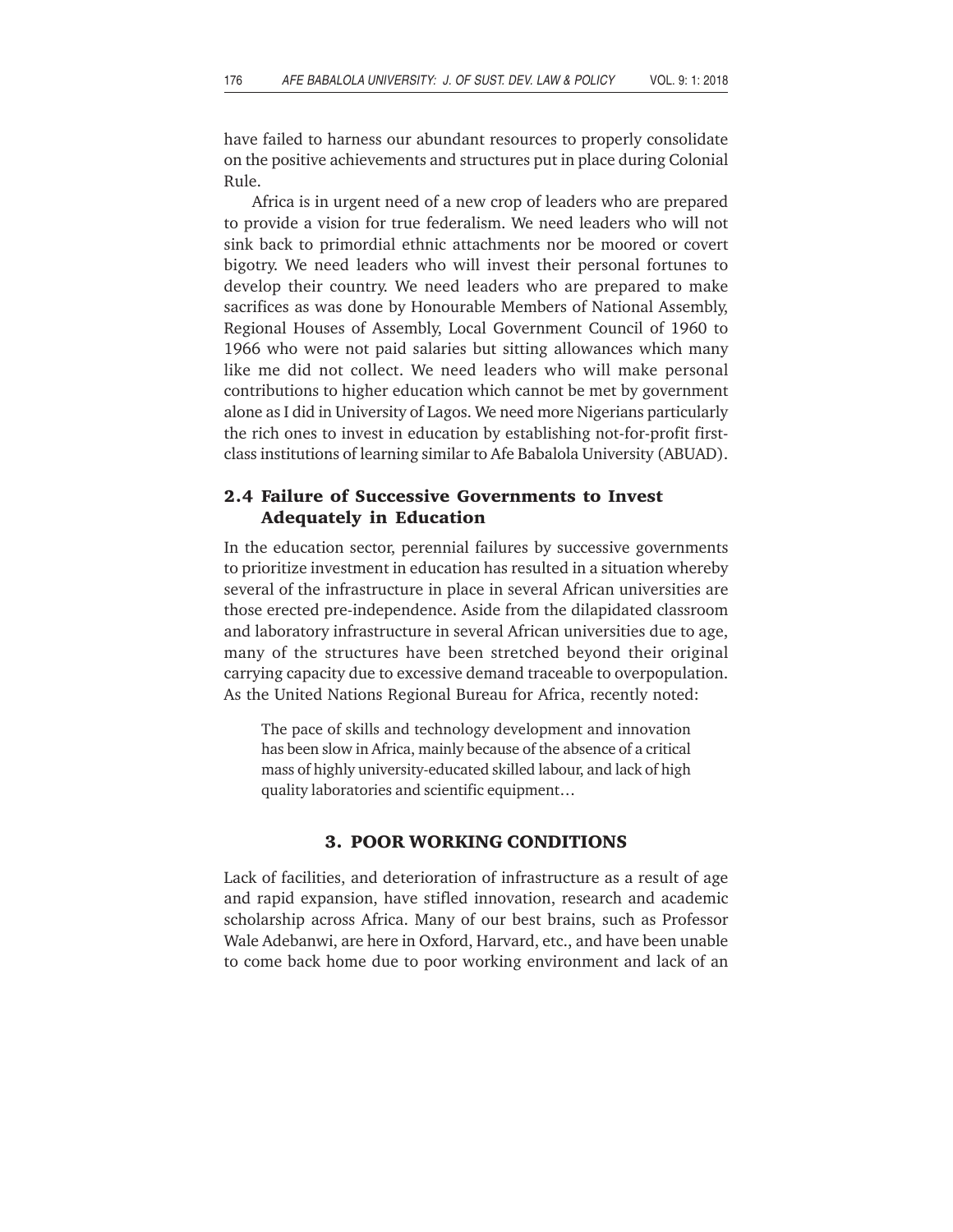innovative and supportive academic environment for world-class scholarship. As a World Bank study titled *The Challenge of Establishing World-Class Universities,* noted:

In academia, the adage "you get what you pay for" appears accurate regarding better-quality work being done where salaries are relatively highest. World-class universities are able to select the best students and attract the most qualified professors and researchers

The poor working conditions and environment in our universities have also reduced their global appeal and ability to recruit students from abroad. I recall that back in the days, University of Ibadan, Obafemi Awolowo University and the University of Lagos were like mini United Nations with students and lecturers from all over Africa and Europe. Apart from the diversity of thoughts that this global composition provided, it also created a platform for cultural, language and intellectual exchange on important issues of the day. Today, several African Universities have become local institutions, attended mainly only by local residents from the immediate state or region where the University is located. This has regressed to the current sad and sorry point whereby several faculty members now teach courses in local dialects.

This siloed and local approach was a fundamental flaw I was determined to correct when I established Afe Babalola University, Ado Ekiti. Not only did we carefully and selectively recruit brilliant lecturers from the United Kingdom, Romania and the United States, we also introduced a novel approach of globalizing our University by providing our students opportunities to learn multiple global languages. At ABUAD, students in all disciplines are provided the chance to learn Chinese and French. An ABUAD graduate is not just an engineer or a lawyer, but also a fully multilingual and globally ready professional. Based on a MOU that we have in place with China since 2011, every year, our students are provided the opportunity to travel to China on a three-week learning scholarship to sharpen their proficiency in Chinese language and culture. This is the sort of globalized learning approach that can spearhead our universities to become world-class.

Universities across Africa must adopt this global approach to learning. The complex trilemma that we, as university leaders, have is that: Our universities cannot be world-class until they begin to attract international students from all over the world. Our universities cannot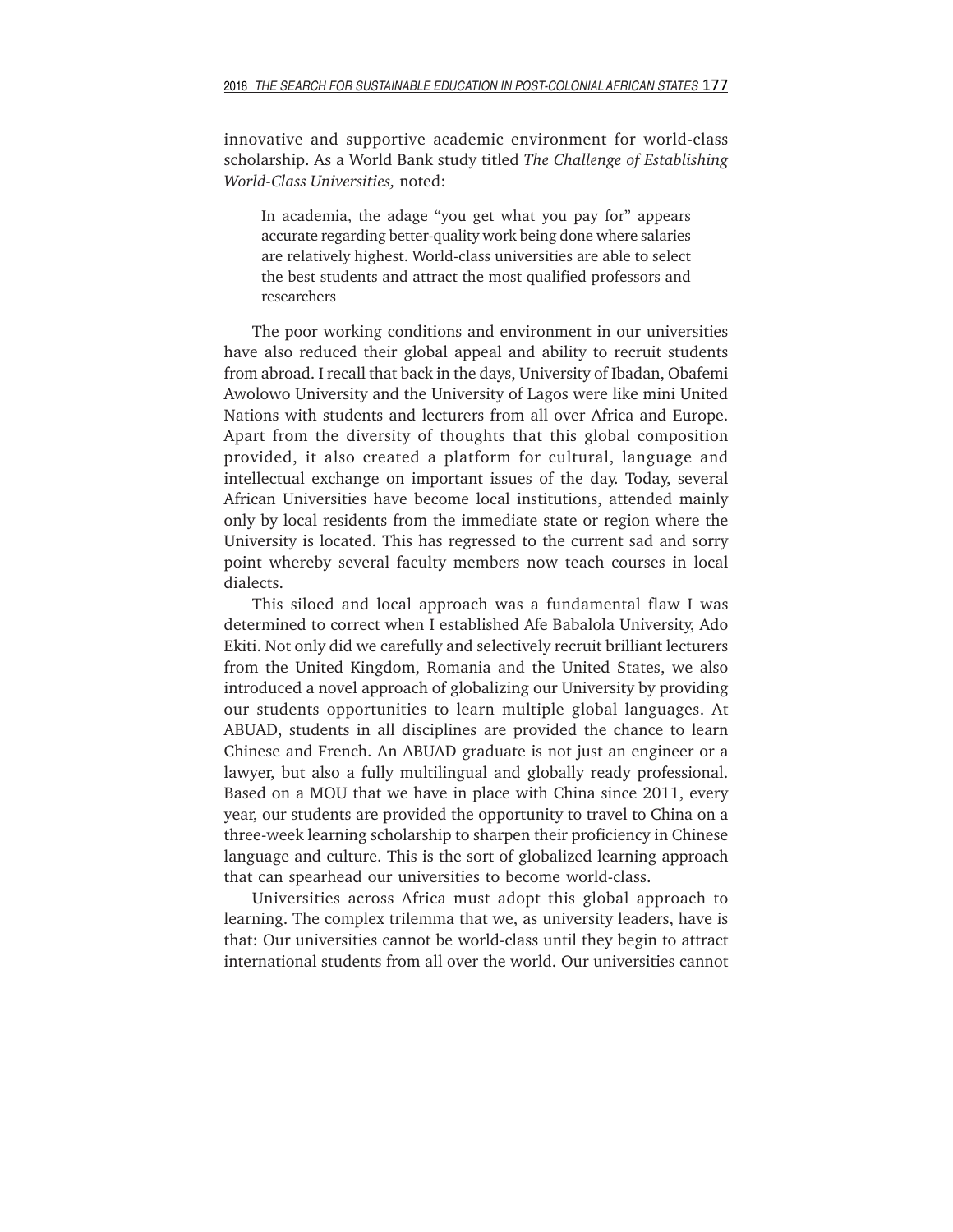attract students from all over the world until we have a globalized curriculum and course offering; we cannot have a globalized curriculum and course offering until we recruit dynamic and internationally trained experts and scholars who can lead such courses; and we cannot attract and recruit internationally trained experts and scholars until we have the courage and vision to innovate and dream big. Dreams come true if we work at it.

### **3.1 Where We Need To Be**

The search for qualitative education in post-colonial Africa can only be successful if we invest time, efforts and resources in rebuilding our education infrastructure and capacities and, most importantly, reinvigorating the tenets of university autonomy, entrepreneurial education and citizenship education that were the hallmarks of colonial education structures. As Bof Taft, former Governor of Ohio in the US aptly puts it: "we must ensure our system of higher education offers world-class quality for a world-class economy. "

First, there is a need to readopt a high investment approach on education. Building a world-class university for a world-class economy requires significant financial resources. Ranging from the cost of constructing and maintaining world-class learning infrastructure (including adequate buildings, well equipped lecture rooms, sanitation facilities, safe drinking water); recruiting highly qualified scholars both nationally and internationally; achieving a balanced lecturer-student ratio; and providing cutting-edge IT facilities, laboratories and research centres. All of these commitments require significant financial layout. This explains why developed countries spend a significant amount of their yearly budgets on education. Although the UNESCO High Level Group on Education for All has recommended that every country should spend no less than 15-20 per cent of yearly budgets on education, a spending threshold of 30 per cent of yearly national budget on education has been recommended as necessary for African countries to catch up and address the current infrastructure deficits.

Unfortunately, however, despite perennial rhetoric by successive African governments on their plans to build world-class universities, many have consistently failed to meet the UNESCO funding benchmark. For example, in the 2017 budget of Nigeria, N448.01 billion was allocated to education, representing only about 6 per cent of the N7.30 trillion of the federal budget. Failure to prioritize and devote significant resources to education has resulted in the perennial underfunding of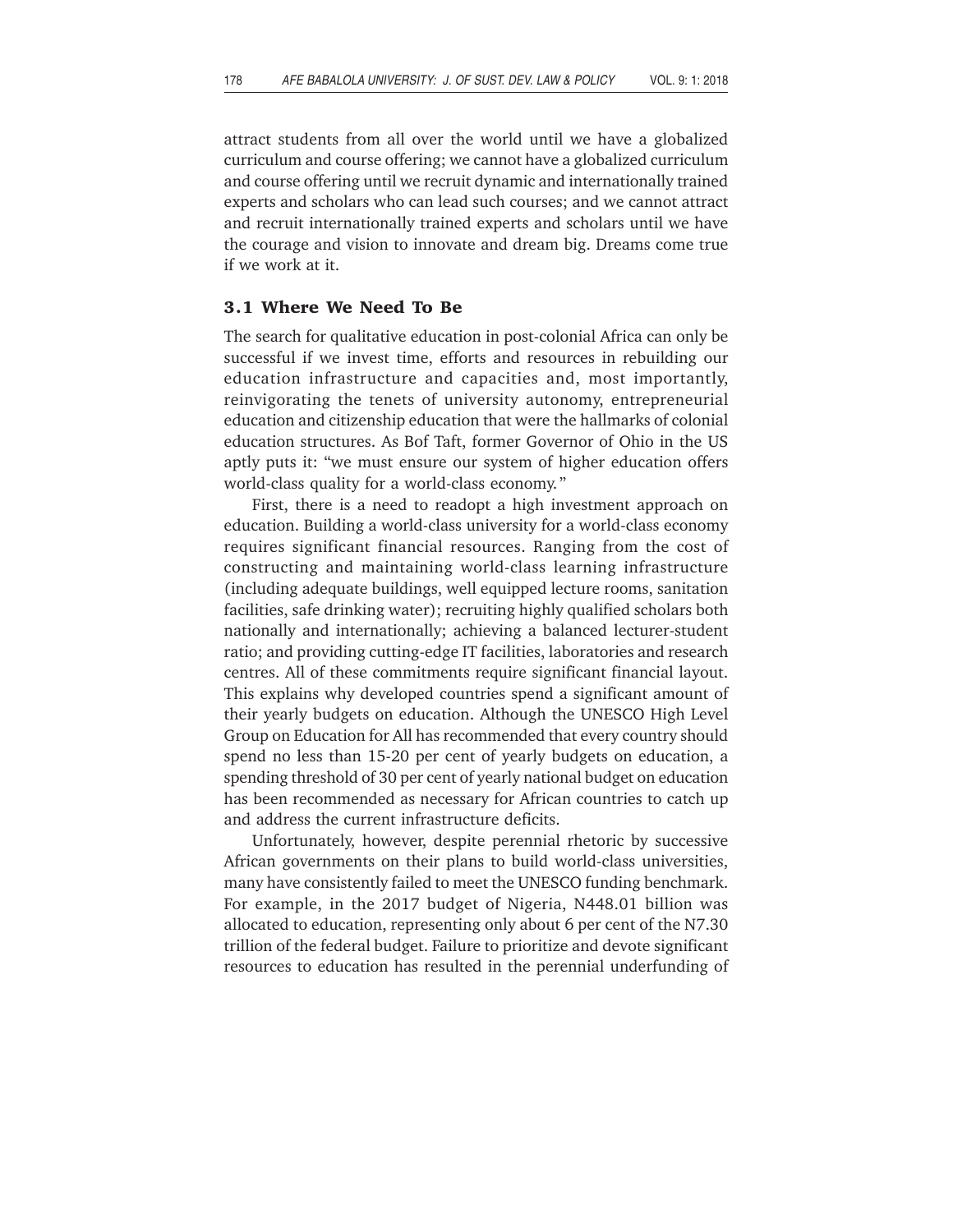our universities. Our universities simply do not have the financial wherewithal to compete with other universities around the world. With many of our universities struggling to meet their overhead cost, talk of having a significant net annual income is so far away. This points to an urgent need for the Nigerian government to inject financial stimulus into all Nigerian universities to make them financially equipped and self-sufficient.

Furthermore, developed countries have quickly realized that government alone, with all its responsibility for infrastructural development in other sectors, cannot construct and build the required quality universities that will accommodate the citizenry. That is why in addition to providing robust financial support for public universities, special financing is set aside to support the establishment of private universities that can bridge the gap of insufficient space for interested and qualified university candidates. Some of the greatest and most dynamic universities in the world are private universities. They include Harvard University, Yale University, and Stanford University as well as Afe Babalola University, among others. However, unlike Harvard, Yale and Stanford that have been extensively supported through direct research grants and aid by the American government, "the Nigerian government expects private universities to survive or perish at their own expense."

For instance, ABUAD is the first and only Nigerian University in history to have commenced operations with all Faculty buildings up and running on its permanent site. Similarly, ABUAD is the only institution in the country that currently has what is known as Talent Discovery Directorate where students are made to discover their gifted areas early enough and get mentored through provision of the right type of equipment until they are nurtured to stardom. Also, ABUAD recently commissioned its University Teaching Hospital, a state-of-theart and magnificent hospital, comparable to the best in the world. Only very recently, Aster Hospital, Dubai, the largest hospital in the Middle East entered into strategic partnership with ABUAD to provide high-level medical facilities and support in areas of providing maternal care, laparoscopy, emergency surgery, orthopaedics, liver care and more. It is the first university to own tele-medicine equipment.

Sadly, however, despite our efforts to spearhead technological research and innovation, Nigerian governments have done nothing to support those achievements and efforts. Instead, ABUAD, like all other private universities has been excluded from accessing University research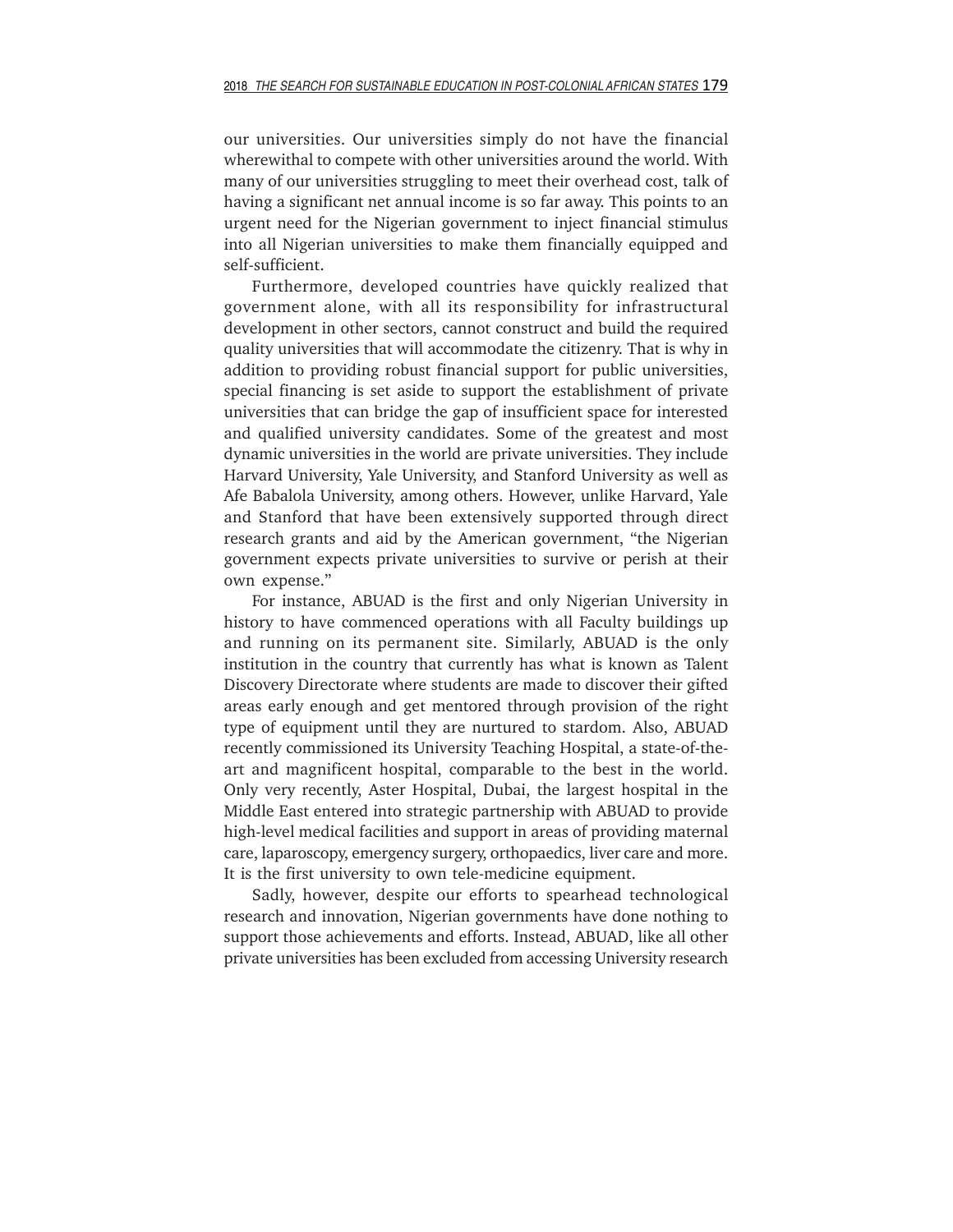funds such as TETfund which runs into billions of naira annually. TETfund is made up of 5 per cent levy on public and private companies to support education. Worse still, government also collects custom duties on education and hospital equipment freely donated by foreign philanthropists!!!

For Nigerian universities to compete with other universities across the world, there is a need for the Nigerian government to devote a significant portion of yearly budgets to revitalizing and supporting our universities, both private and public.

#### **3.2 Agriculture and Technology**

To achieve sustainable education in post-colonial Africa, there is an urgent need to return to the glory days whereby our universities focused on entrepreneurial and innovative learning in key sectors such as agriculture and technology. One of the most unfortunate symptoms of the collapse of our higher education sector is the progressive delivery of what I call "unsustainable education"*,* i.e., mass education that contributes little or nothing to sustainable development and growth in Nigeria. Simply put, mass award of certificates with less socioeconomic development. Education that does not equip graduates to become independent thinkers, employers of labour, captains of industries and agents of economic change in key sectors of the economy is, in my view, unsustainable and irrelevant.

I ask you all today, of what use is a paper certificate when there is no food? Despite the vast amount of land resources in this country, youths roam the streets without jobs and without food. As university leaders, we must equip, train and empower our university graduates to take the lead in promoting agricultural revolution and ending the cycle of poverty in Nigeria. Sustainable education must result in significant economic and social change in Nigeria. The key is to promote Entrepreneurship and Innovation-driven Education in our Universities. As Elizabeth L. Hollander once remarked: "A generation that acquires knowledge without ever understanding how that knowledge can benefit the community is a wasted generation."

One of our most acknowledged strengths at ABUAD is our institutional commitment to what I call Innovative Agricultural Education. Innovative Agricultural Education refers to a systemic integration of Agriculture into Teaching, Research and Training. The three pillars of innovative agricultural education are agricultural research, practice-based learning and stakeholder engagement.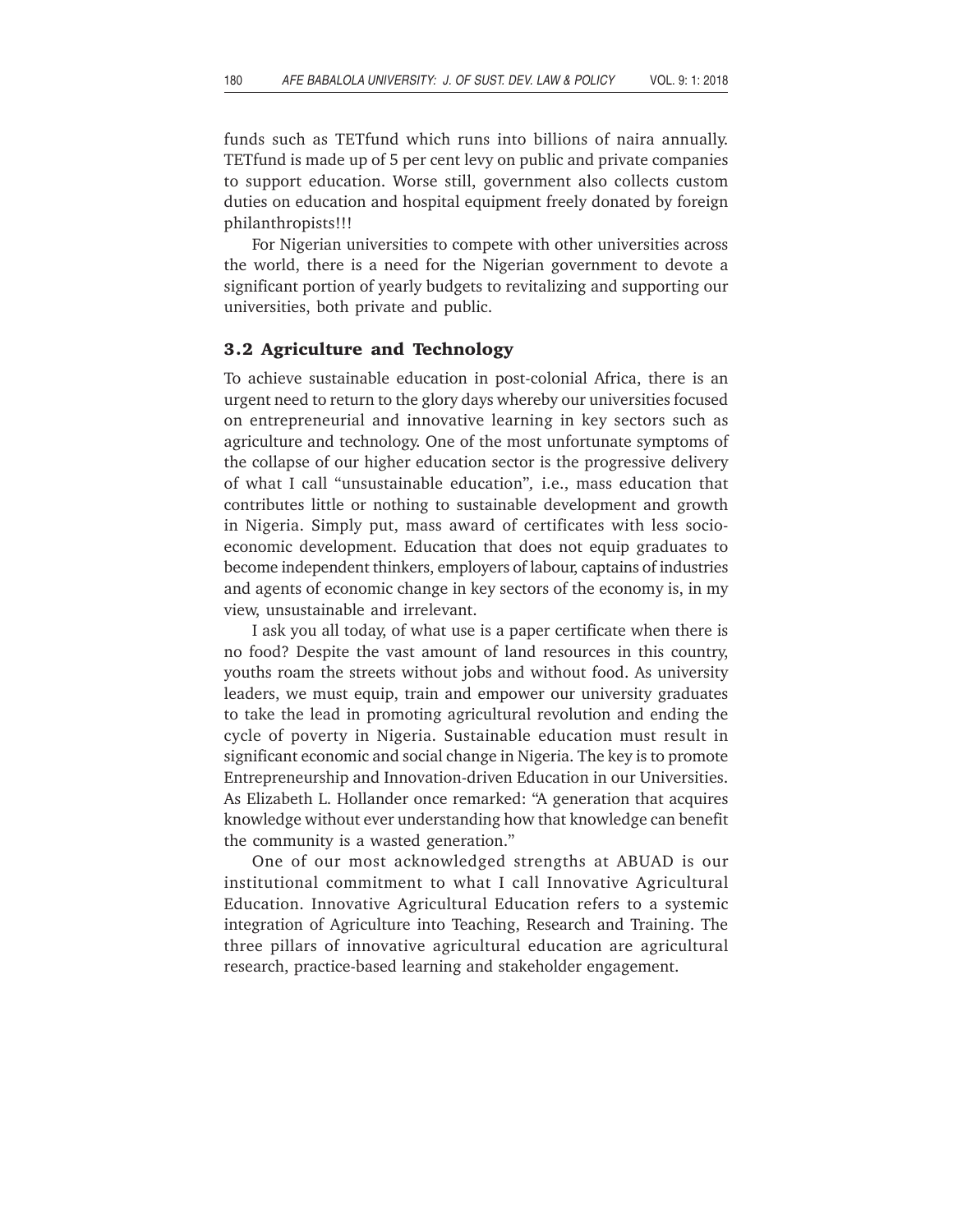With about 1000 hectares of farmland impeccably apportioned for farming, fishery, processing and packaging, the ABUAD Farm currently boasts 110,000 mango trees, over 500,000 teak trees, over 500,000 gmelina trees, 500,000 moringa trees, several hectares of cassava, maize, yam, soya-bean. We have 50 huge lakes each containing 50,000 fishes, 86 ponds each containing 5,000 fishes, feedmill, Moringa factory producing seven products (capsule, leaf powder, body butter, hair cream, tea, seed and oil), piggery, snailry, mushroom, guinea-fowl, turkey, quail, honey, among other things. To ensure their sustainability, a hatchery is on the farm to produce fingerlings while another complex on the farm houses the post-harvesting of the ponds.

The expansive ABUAD Farm encapsulates our vision and passion to provide total and holistic education to graduates and emerging Nigerian leaders by promoting Green Revolution. Our goal is to provide our students with "technical know-how" that will equip them to solve Nigeria's economic problems, and not add to it.

I extend an open invitation to and welcome each and every one of you here to please visit the ABUAD Farm to see why and how entrepreneurship must become the bedrock of our scholarly agenda in this country. By investing in Entrepreneurial Education, our universities can also diversify their income to become more self-sustaining. ABUAD Ventures, for example, contributes significantly to the internally generated revenue of our university. This way, the university can diversify its income and rely less on tuition and subvention payments from government.

The current governance approach of having underfinanced universities is a difficult path that cannot deliver sustainable and relevant education in Nigeria.

### **4. HOW DO WE GET THERE?**

In this final part of my address, I will propose four key strategies that could assist in revitalizing our educational systems to become sustainable and world-class.

#### **4.1 National Restructuring and Constitutional Reform**

As I have noted, the brand of federalism practised across post-colonial Africa has stifled innovation and have made it difficult for states, private sector and even universities to attain the required level of financial and structural autonomy needed to drive sustainability. In Nigeria, for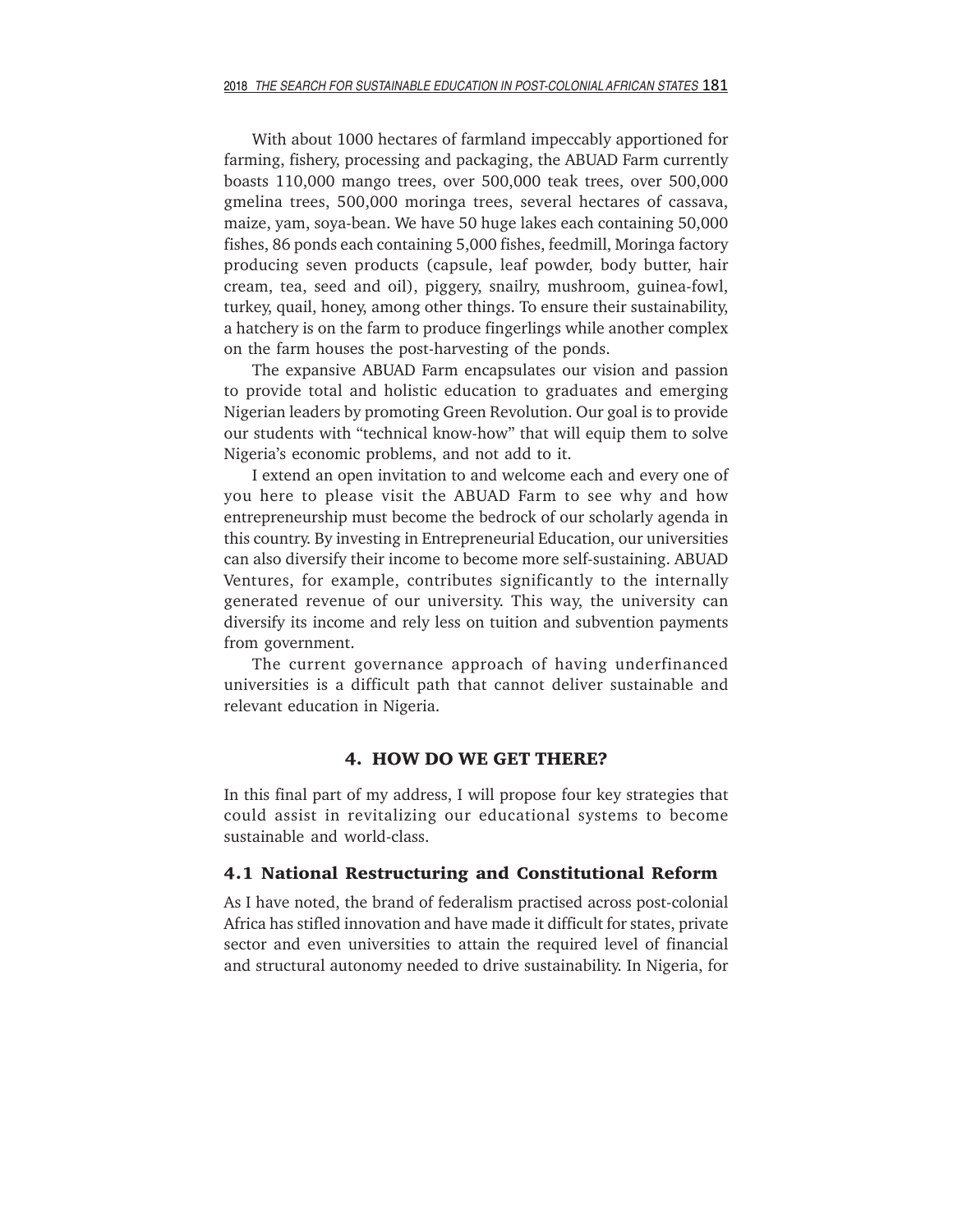example, the uneven allocation of powers and responsibility between the federal and state governments is at the heart of the ongoing agitation for restructuring in the country. I recognize that federalism has no universally applicable template, as it is a context-specific notion that must be driven by the political and structural realities of every country. However, there are few common characteristics that are basic and fundamental to a true federation, the most important of which is: an equal distribution or allocation of powers, such that each unit has ultimate sovereignty, with none preeminent over or subordinate to the other. Both the federal and state tiers of government have their own separate democratic mandates and must retain substantial autonomy on a wide range of subjects to enable them run their governments and manage their affairs.

Given the size and diversity of a heterogeneous nation like Nigeria, it is inconceivable to expect that the federal government will be able to effectively finance and oversee the education sector. Currently, not only does the federal government have strong control over finances required to run the sector, the Exclusive Legislative list of the 1999 Constitution erroneously places the authority to regulate and "prescribe minimum standards for education at all levels" under the exclusive preserve of the federal government. Take Canada as an example, and you will find that the Canadian Constitution categorizes education as one of the matters "of a local nature" and vests the absolute control of education under the exclusive powers of the provinces and not the federal government. The same goes for the United States and Australia where each of the federating units has absolute autonomy and legislative responsibility to oversee their educational institutions.

This is the kind of reform and restructuring that we need in Nigeria and across Africa. Our current claims to being a federation is not only comical and deceitful; it indeed requires urgent surgical operation. Restructuring is not a call for disunity or conflict; it is a well-informed call for a speedy return to the confederation principles contained in the Independence Constitution which our Regional Leaders negotiated with the British between 1957 and 1959. It was on the basis of regional autonomy and true federalism that the Regions agreed to go to independence as one united country, and it remains the inevitable antidote for the multifaceted developmental challenges facing the Nigerian nation.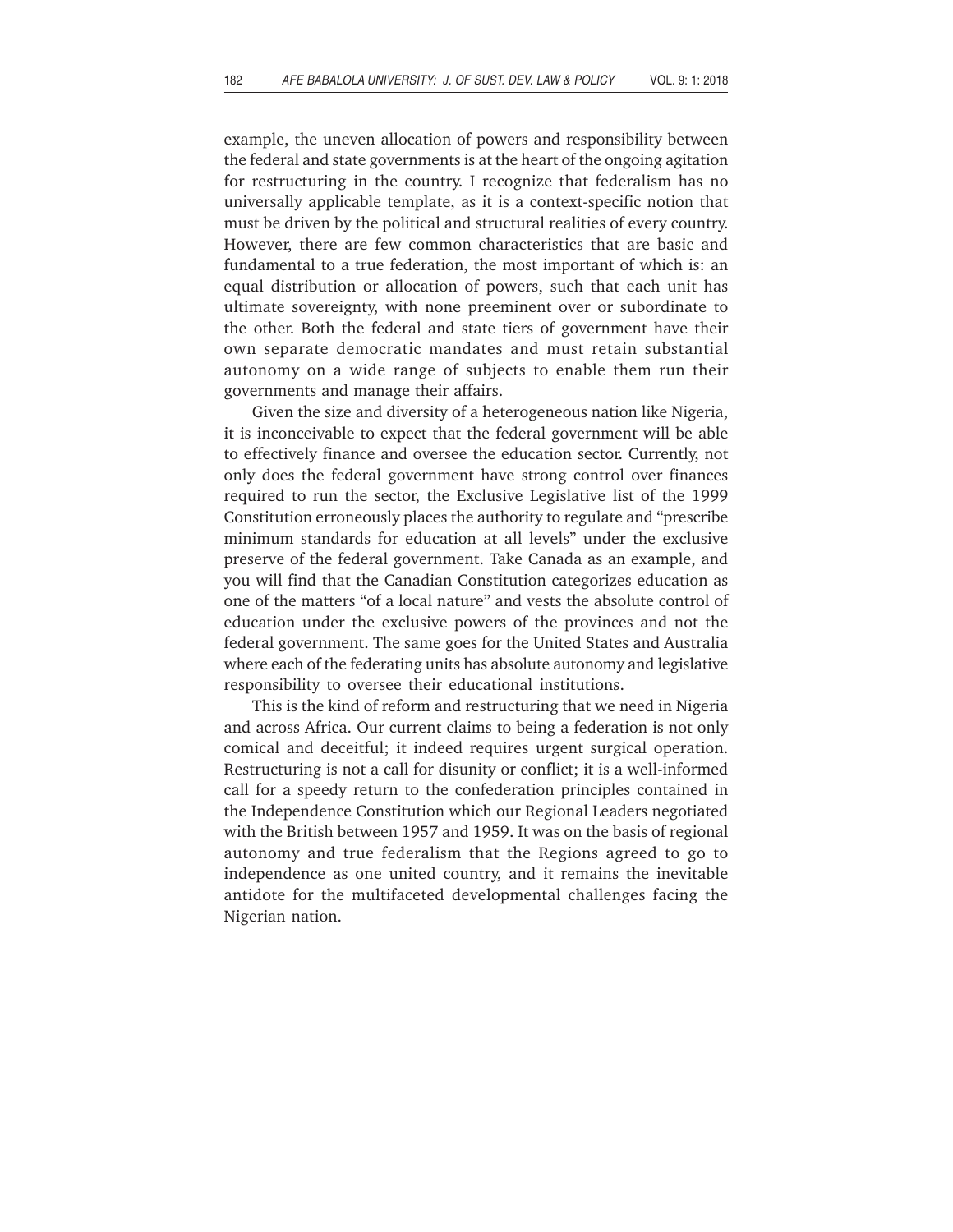## **4.2 Education: Enforceable Right**

Another key reason why successive Nigerian governments have been able to get away with an uncommitted approach to university funding is the fact that the 1999 Constitution fails to provide a robust and enforceable recognition for the rights of every Nigerian to receive quality education. This has to be the starting point of our enquiry. The supreme law must recognize the basic right to education as a justiciable and enforceable right. The current constitution, fostered on Nigerians by the military in 1999, unscrupulously placed education under Chapter II called: the Fundamental Objectives and Directive Principles of State Policy. This portion of the Constitution indeed graciously and rightly provides that

The Government shall strive to eradicate illiteracy; and to this end Government shall, as and when practicable, provide (a) free, compulsory and universal primary education; (b) free secondary education; (c) free university education; and (d) free adult literacy programme.

While these are all very good and robust provisions, section 6, sub-section (6), paragraph (c) of the same Constitution however provides that the Judiciary shall have no powers to decide on any issue or question as to whether any act of omission by any authority or person is in conformity with the Fundamental Objectives and Directive Principles of State Policy. This provision makes it difficult, if not impossible, for citizens to sue the government for failing to provide affordable or quality education. In essence, like a Greek gift, the Constitution in one breadth contains wishful aspirations or dreams about education, and in another breath takes it away from the citizens. There is an urgent need to modify these archaic provisions and recognize education as an important and enforceable Fundamental Human Right. By so doing, students will have a robust legal basis to demand an enforcement of their rights to education in courts, rather than resorting to strikes and protests.

Without placing strong constitutional obligation on the Nigerian government to finance education at all levels, the current situation whereby the Nigerian government has failed to achieve the minimum 25 per cent of national budget or 4 per cent of GDP funding threshold specified by UNESCO may continue.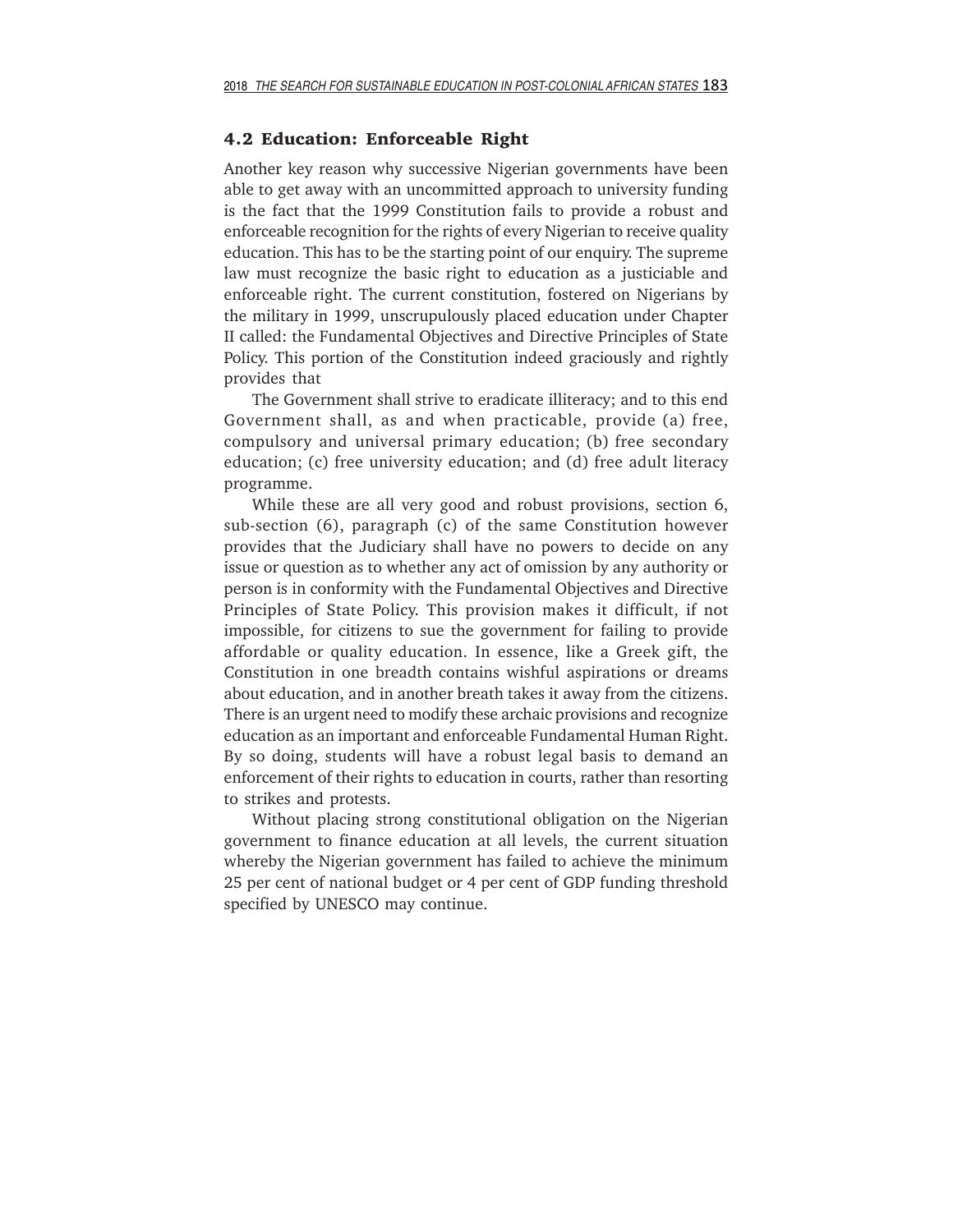# **4.3 Need for a National Education Fund – State of Emergency on Education in Nigeria**

In my capacity as a former Chairman of the Committee of Pro-Chancellors in Nigeria, I advocated, and I still advocate the need to declare a state of emergency in education both in Nigeria and much of Africa. To rapidly catch up with the rest of the world in terms of quality education, there is a need to establish National Emergency Funds for the education sector and designate a significant portion of annual budgets to education across Africa. For example, committing a minimum 25 per cent of national budget or 4 per cent of GDP each year to education would ensure that our education infrastructure deficit is slowly reduced, while demands for new infrastructure are met. Unfortunately, the Nigerian government is yet to embrace the need for priority funding for higher education, same as several other African countries.

This regrettable lack of political will is also noticeable in the fact that Nigeria has a Sovereign Wealth Fund currently worth about US\$1.50 billion, being savings from excess crude oil sales. The Nigerian Sovereign Investment Authority has identified four key priority sectors that will benefit from the 5-year priority Infrastructure Investment programme of the fund and they are: agriculture, healthcare, real estate, power and motor ways. Despite the huge infrastructure deficit in our education sector, it beats my imagination that education is not recognized as a priority sector that deserves strategic and focused high priority investment. This is a situation that we must all address. Investment in education must be a priority of any responsible nation.

Similarly, African Universities must engage with International Development Partners to explore international funding opportunities. Several organizations, such as the UK's Department for International Development (DFID), World Bank, USAID, African Development Bank, Qatar Foundation, Bill and Melinda Gates Foundation, among others, are actively seeking to partner with our universities in areas of financing projects and research efforts.

As some of you know, very recently ABUAD received a US\$40 million expansion loan from the African Development Bank. This pathbreaking funding is designed to fast-track ABUAD's world-class infrastructural development strategy. It was specifically provided to make ABUAD a Centre of Excellence for tertiary education in Africa by expanding access to high-quality education to over 10,000 students per year. The expansion plan consists of construction of new facilities –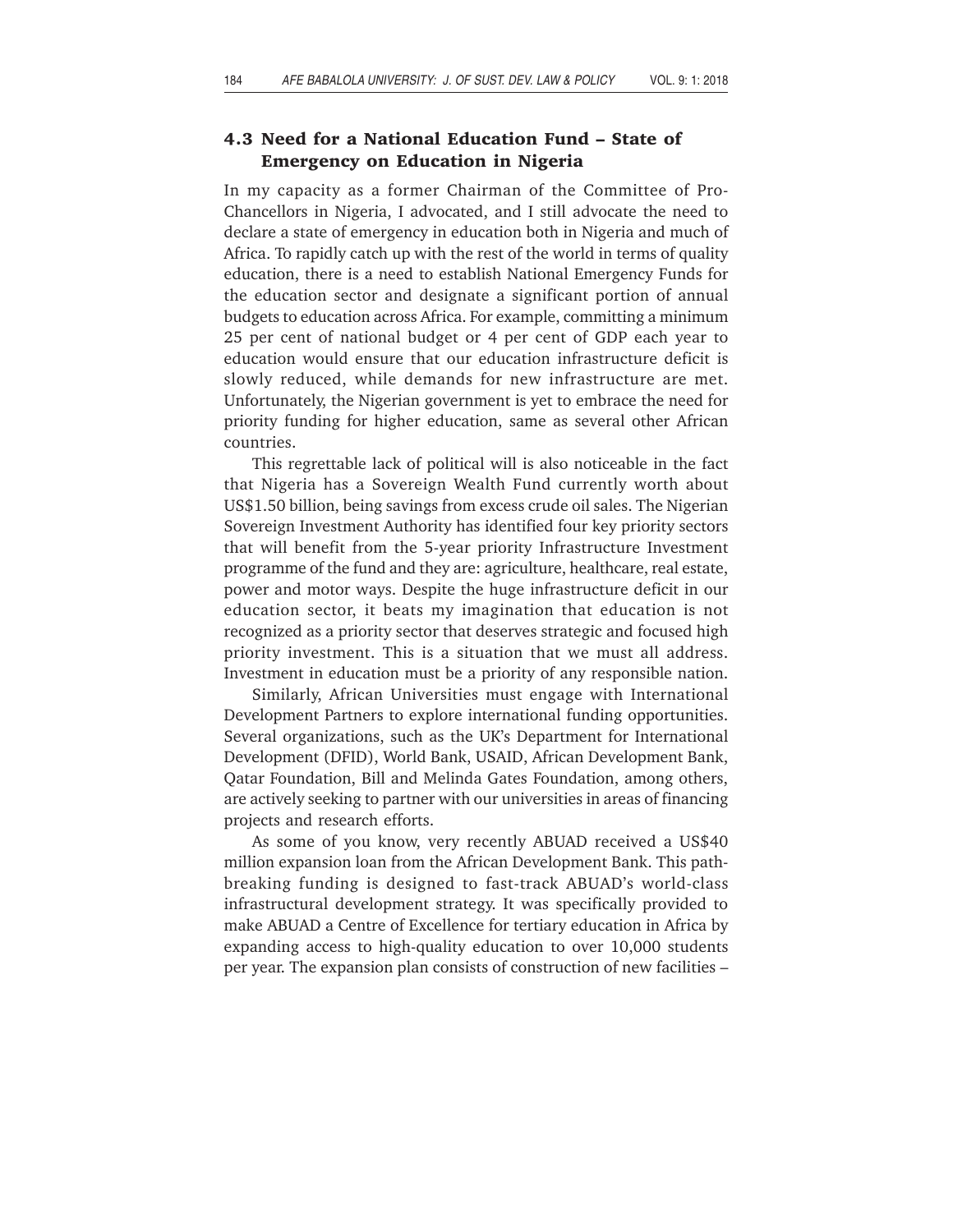including a 400-bed teaching hospital, an industrial research park, and a small hydro power (SHP) installation (1.1 MW). Beyond doubling ABUAD's current student capacity, the project will create 250 new staff positions, as well as about 1,000 temporary jobs across the construction, supplies and consulting in the value chain. Full/partial scholarships and other forms of substantial financial aid will be provided to over 500 student beneficiaries during the life of the financing. Our universities can go very far by attracting such international partnership and financing.

It is the task of the century for all African universities to enhance their capacities, readiness and attractiveness for international partnerships. International Funding Agencies are interested in Africa, but the question is, are we ready and attractive to them? Opportunity, they say, favours only the prepared.

# **4.4 Curriculum Expansion for Innovation and Agricultural Education**

An essential foundation for achieving sustainable education in Africa is promoting a holistic mainstreaming of innovation and agriculture into teaching curriculum, in order to encourage students to take control of their own future.

The importance of innovation cannot be overemphasized. It is not a mere coincidence that Africa's glorious years in terms of national economic development were years when our universities were equally known for delivering significant innovation and research. Zimbabwe was known as the bread basket of the continent due to expansive agriculture; Nigeria was known as the largest exporter of cocoa and cassava. South Africa was known for high innovation.

However, what do we have today? Due to poor funding, brain drain, infrastructural deficiency, poor ethical standards and different levels of institutional corruption, our universities can no longer drive innovation. Many of our African economies are primarily agriculture-based. Yet we continue to perpetuate the colonial approach to education which was designed for that time to train skilled secretaries and white collar officers that were needed for the work force. Times have changed, the demands of our time have changed, yet we have failed to change. In the UK, as well as other developed countries, universities are the key to spearheading research, applied technology, and economic growth. Take Canada, for example, where Aeronautical Engineering Departments have spurred key breakthroughs for aviation infrastructure, making Canada a leading manufacturer of aeroplanes (the Bombardier). Electrical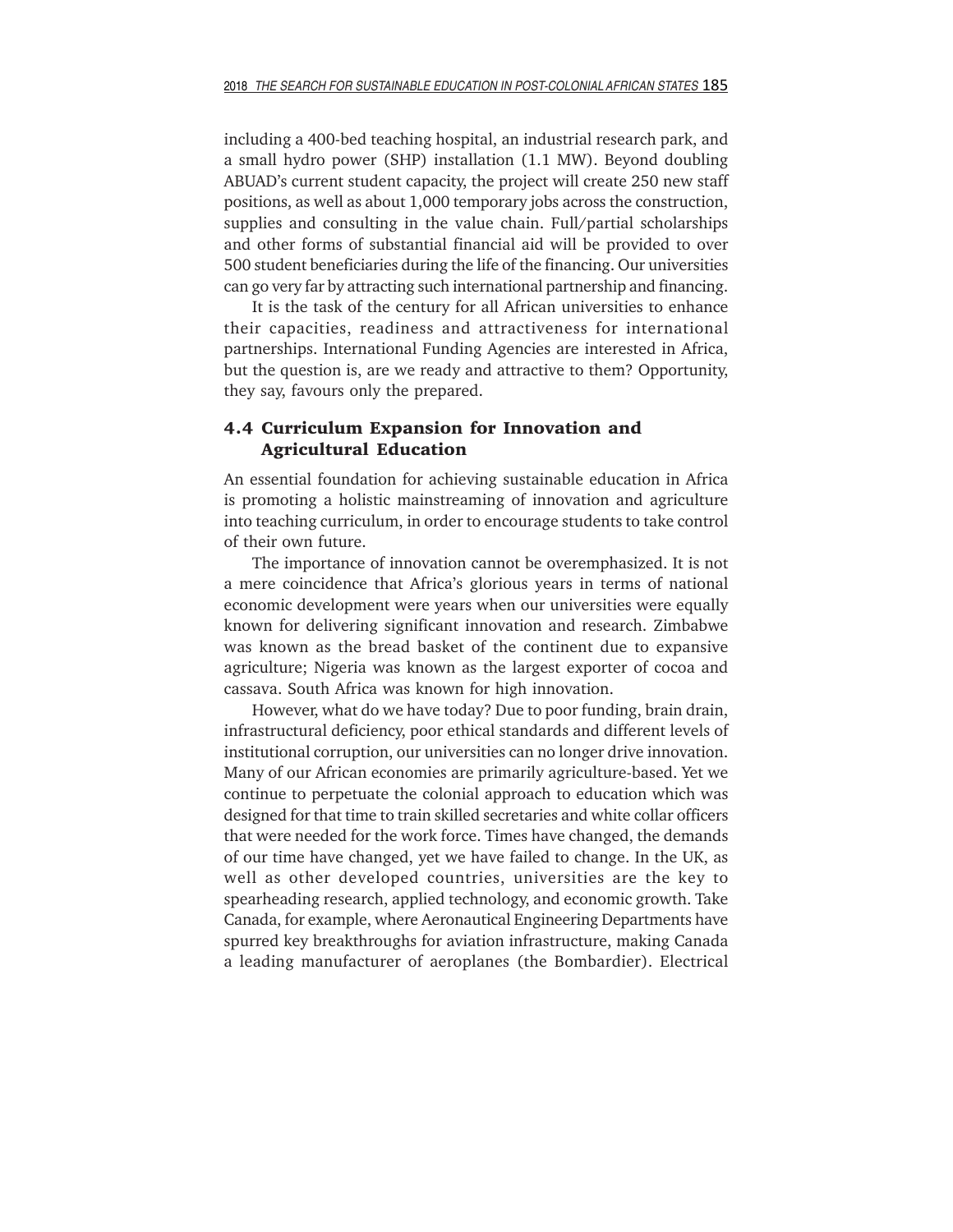Engineering and Computer Science departments have also provided talented graduates who drive Canada's electronics and software industry, which generates US\$50 billion in annual exports. Furthermore, several Oxford professors have won Nobel Prizes in Medicine, Engineering and Sciences. Unless we drive and finance innovation in our universities, Africa will continue to depend on foreign technology and goods as the foundation for its infrastructural projects. This is an approach that has failed us for several years and will continue to do so. Countries that have achieved meaningful development realized this and have dedicated significant national funding to research and innovation.

As a University Administrator, I know the depth of human and intellectual capacity locked behind the gates of our Universities. If wellfunded and motivated, our universities hold the key to unlocking sustainable infrastructural development and agricultural innovation in Nigeria. The rapid development and growth of Afe Babalola University shows me that private universities have prominent roles to play in national development and should be funded and encouraged to do so. Government must create an enabling environment for our universities to drive innovation in Nigeria if we seriously wish to achieve educational security and sustainable development.

# **4.5 Address Population Explosion – A Peculiar African Factor**

In rounding off, I want to address a serious factor that has affected education sector in post-colonial African states. This factor is peculiar to Africa, and unless we deal with it effectively and decisively, our search for sustainable education would end in vain. This peculiar factor is the "Population Factor".

It is common knowledge that the population of African countries south of the Sahara is increasing rapidly. The geometric rise in population certainly impacts negatively on the yearly revenue of the government and the amount the government can reasonably budget for education. I believe that African countries should relate the growth in population of their country to the resources available to government in the midst of several needs they had to provide for. Taking Nigeria as an example, the population of Nigeria which was only 40 million in 1961 is now 198 million.

It is unfortunate that while other countries are curtailing population growth, Africans revel in producing children without caution. When China woke up to the reality of population explosion starring it in the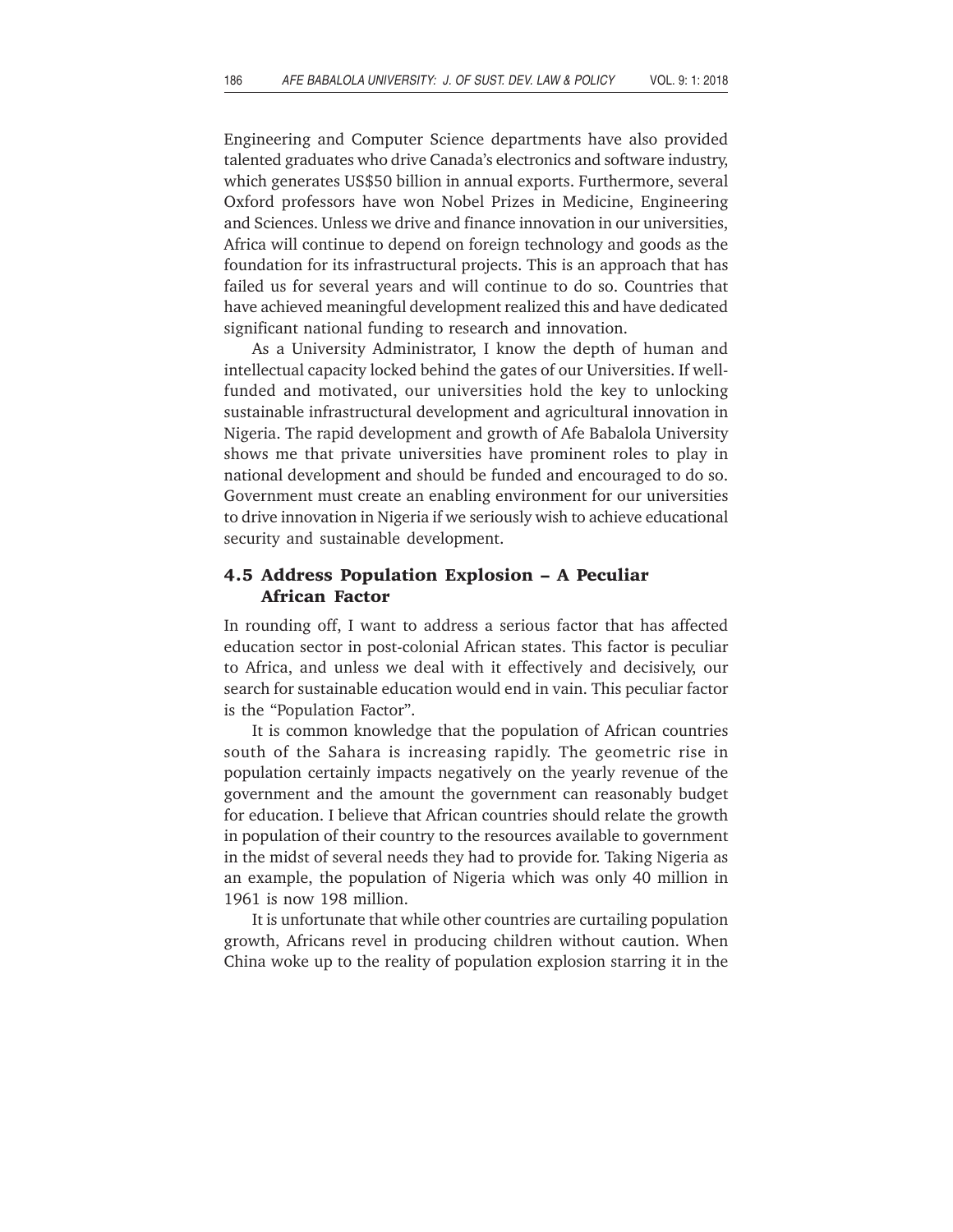face, it pegged the number of children in a family to one. On the contrary, we continue to revel in the unwholesome habit of giving birth to a multitude of children. For example, one recalls the story of a 93-yearold Bello Abubakar in Nigeria who had 97 wives and 185 children. As a matter of fact, Bello had, at some point, had 107 wives but the number got reduced to 97 after he had divorced 10 of them.

The government is called upon to make it abundantly clear that there is a limit in the amount of money it can provide for education in the midst of competing areas of needs. The African leaders should stop deceiving the populace that if elected, they will provide free education. This is how we in Nigeria came about establishing several state universities which are only universities in name and are not better than glorified secondary schools.

## **5. CONCLUSION**

A combination of legal, political and cultural factors has rendered the search for sustainable education in post-colonial Africa illusory and utopian. They include lack of true federalism among the states created at the Berlin Conference in 1884 having regard to amalgamation of many incompatible tribes; failure of successive African government to invest adequately in education; failure of the government to sensitize the public that no government alone can fund quality and functional education; lack of support for private institutions for research and educational development by government; inadequate emphasis on innovation and entrepreneurship in our educational institutions; poor leadership; uncontrolled population; poor working conditions and environment in our university; and failure to adopt a global approach to learning.

All hope is however not lost. We all, as Africans, and major stakeholders and leaders in the higher education sector, have pivotal, sacred and indispensable roles to play in contributing our strategic opinions and efforts to reversing the current trend. As John Galbraith, an economist and public intellectual, once noted:

All of the great leaders have had one characteristic in common: it was the willingness to confront unequivocally the major problems of their people in their time. This, and not much else, is the essence of leadership.

Our University, Afe Babalola University is doing that. Looking around this room today, I am confident that we have the requisite human and